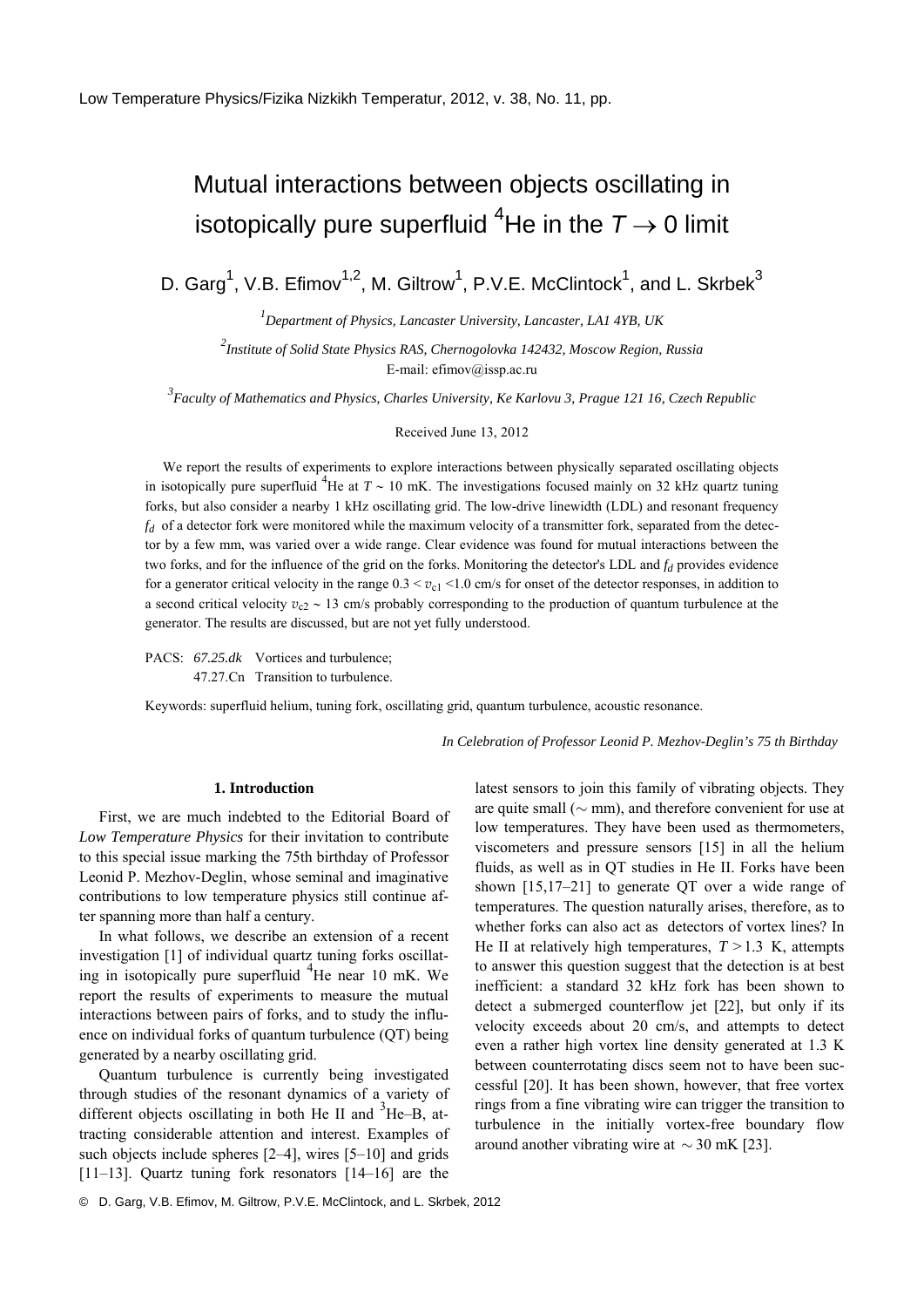Although superfluid  ${}^{4}$ He in its low-*T* limit is much like a vacuum, or æther, interactions between a pair of objects can occur through the creation of excitations that pass from one to the other. In addition to quantized vortices, there may be individual phonons travelling ballistically, or waves of first sound made up of large numbers of coherent phonons; second sound does not exist at these temperatures because there is no normal fluid component *per se*. Rotons are unlikely to be created on account of the relatively large velocities needed [24–26]. So in seeking explanations for any interactions that are observed between uncharged oscillators in the absence of magnetic fields, the only mechanisms needing to be considered are probably those involving either phonons/sound or vortices/QT.

Quantum turbulence is created in the superfluid by an oscillating object when it exceeds a critical velocity  $v_{c2} \sim$  $\sim$  10 cm·s<sup>-1</sup>. There is also evidence for a lower critical velocity  $v_{c1} \sim 0.1 - 0.9$  cm·s<sup>-1</sup> at which there are changes in flow that can lead to increased dissipation. The underlying mechanism is unknown, but some possibilities are discussed in [1].

It has recently become apparent that emission of sound from forks can provide an important source of energy loss [1,27,28], leading to their low-drive-linewidths (LDLs) being much larger than in a vacuum. Calculations [1] have shown that the dissipation at low drives can be attributed to coupling of the oscillatory modes of the fork to acoustic modes of the experimental cell containing the helium sample, considered as a resonant cavity. For a relatively large cell, as used in our present experiments, the acoustic modes are very closely-spaced. Consequently, tiny changes in the velocity of sound, corresponding to very small pressure variations in the cell, can bring them into or out of resonance with the fork, resulting in corresponding variations in the LDL.

## **2. Experimental techniques**

The experiment was performed in a  $3He^{-4}He$  dilution refrigerator at its base temperature of ∼ 10 mK. The large experimental cell, holding  $\sim 1.5\ell$  of isotopically pure <sup>4</sup>He under a pressure of 5 bar, was described earlier in connection with vibrating grid experiments [13,29,30]. The arrangement of the forks and grid in the cell is described in [1]. Briefly, one fork  $(f_1)$  was on the cylindrical axis of the cell, 1 mm above the grid. The other one  $(f_2)$  was mounted 10 mm above  $f_1$ . The forks oscillated in planes parallel with the grid, but were mounted with an angle of 120° between their axes of symmetry. A third fork positioned outside the electrode structure  $(f_3)$  was not in line-of-sight of the grid or other forks. Forks  $f_1$  and  $f_2$  were bare, with their encapsulating cans completely removed; the can of  $f_3$  was left in place, but it was opened by removal of its top to allow access by the superfluid helium.

The filling tubes to the cell descended through the main 4  $^{4}$ He bath at 4.2 K, and were closed off by valves at the top of the cryostat. As the level of helium gradually fell in the bath, the pressure rose by about 0.02 bar, causing the velocity of sound to increase by about 4 parts in  $10^4$  which (see Sec. 1) was sufficient to cause one or more acoustic modes to pass through resonance with the fork oscillations. Consequently, although results are highly reproducible over a few tens of minutes, measurements of the LDL or resonant frequency on longer timescales were typically characterised by slow oscillatory drifts. The latter must be borne in mind thoughout the rest of the paper but, because we are mostly looking for responses to changes, they do not in general have a large influence on the interpretation of the results.

## **3. Experimental results**

To seek evidence of inter-fork interactions, we operated  $f_1$  as a detector and  $f_2$  as a generator. In what follows, the numbers given for both the generator and detector responses corresponds to the maximum prong velocity in each case.



*Fig. 1*. Response of the detector fork  $f_1$  to switching on the excitation of the generator  $f_2$ . The low-drive linewidth  $\Delta f_d$  (a) and frequency *f* (b) are plotted as functions of time for the generator velocities indicated by the numbers (in  $mV_{RMS}$ ) beside the traces. The generator is switched on at  $t = 100$  s, and off at  $t = 200$  s. The detector velocity was 0.3 mm/s, i.e.,  $v < v_{c_1}$ .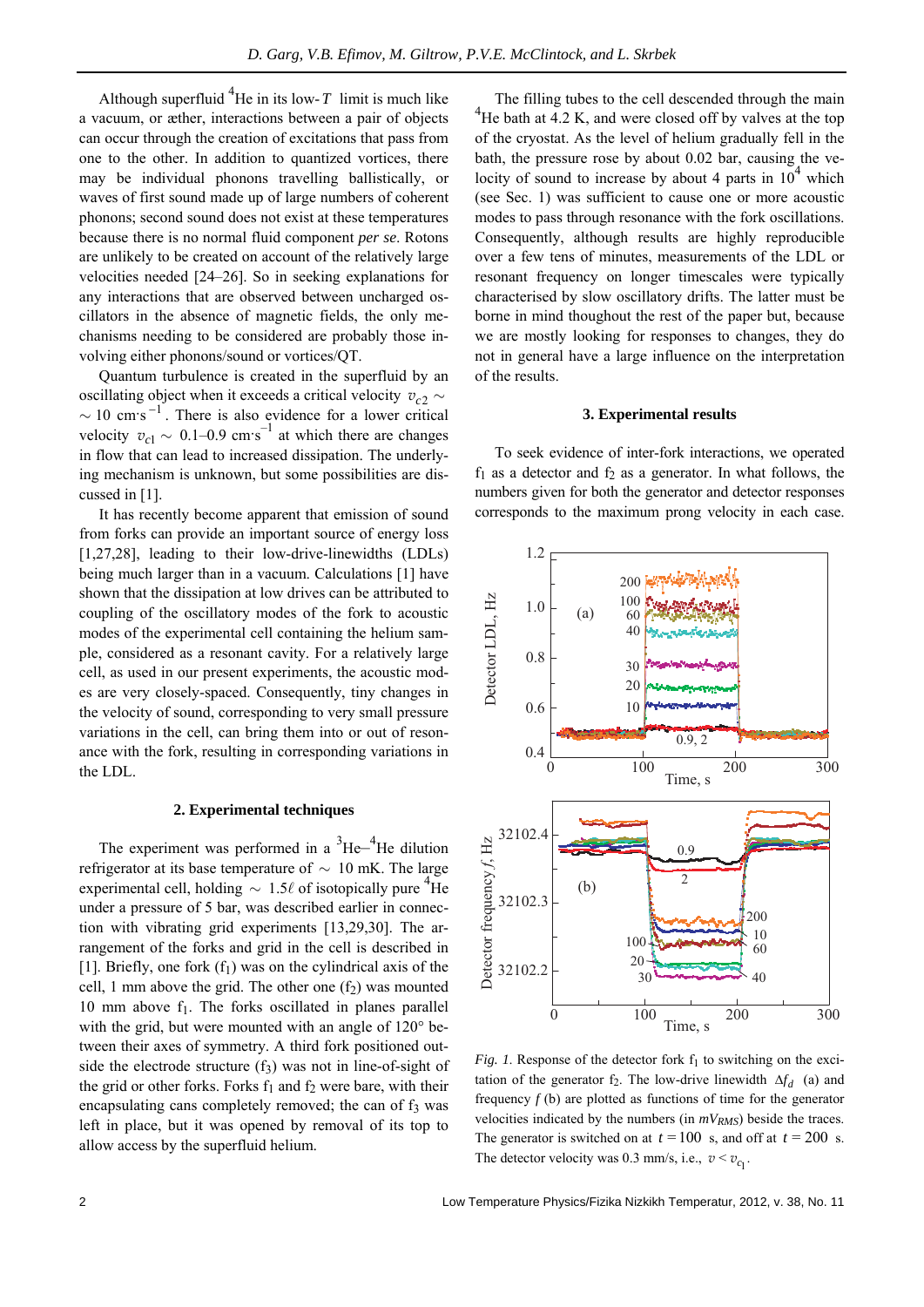Calculations of the prong velocity, and of the force on the fork due to the excitation, were based on the relationships given by Blaauwgeers *et al*. [15]. In our experiments at *T* ∼10 mK a slow change in the behaviour of the fork response  $v_{\text{max}}(F) \propto F$  began at a velocity  $v_{\text{max}} \sim 1$  cm/s [1]. A transition to QT generation by the fork began at the the much higher velocity of  $\sim$  15 cm/s, where it manifested as a dependence  $v_{\text{max}}(F) \propto F^2$ . The detector was continuously driven at a low level ( $v \sim 0.3$  mm/s), and its LDL and resonant frequency were monitored. Figure 1 shows how the detector responds when the generator is driven on resonance for periods of 100 s, each successive period corresponding to an increased generator drive. For generator velocities that are less than a certain value, probably corresponding to  $v_{c1}$  (see Sec. 1), there is almost no effect. At higher generator velocities the LDL of the detector increases linearly (not illustrated), and the detector frequency falls, until the generator velocity reaches a critical value probably corresponding to  $v_{c2}$ . Above this second critical velocity the LDL of the detector continues to increase, albeit at a slower rate, while the detector frequency starts to increase again. In some experiments the detector response was more complicated. For example, the change of behaviour of the LDL on exceeding  $v_c$  may manifest either as an increasing LDL or to a decreasing LDL, as we discuss below.

We have also conducted experiments in which the detector LDL and resonant frequency were tracked continuously, but where the velocity of the generator was steadily and slowly ramped up and then down, without switching it off, with results as shown in Fig. 2(a)–(c). It is clear that the detector LDL (b) does not start to change noticeably until the generator velocity (a) has attained a value that is of order  $v_{c1}$  ∼ 1 cm/s, whereupon it increases rapidly until the generator velocity has reached a value of order  $v_{c2} \sim 13$  cm/s, after which it starts decreasing again. The behavior is nicely mirrored as the generator velocity ramps down again. A similar measurement conducted with a much higher detector velocity ( $\sim$  40 cm/s, within the turbulent regime) showed only a negligible detector response to the generator.

We note that the results shown in Figs. 1 and  $2(a)$ –(c) are qualitatively different, in that the detector LDL increases monotonically with increasing generator drive in the former case, while in the latter case the detector LDL falls when the generator velocity exceeds  $v_c$ . This difference seems not to be due to the different experimental procedure, but rather to a non-reproducibility of the detector response. This is confirmed in the data of Fig. 3 where, in effect, the measurements of Fig. 2 were repeated four times at intervals during a 4-hour period. The results at about 14:50, for example, were rather similar to those of Fig. 2; in those near 13:15 the LDL variation was opposite in sign, but the positive monotonic change in resonant frequency was similar to that seen in Fig. 2(b). If the roles of the detector and the generator forks were exchanged, qualitatively very similar behaviour was observed. Comparable interactions with f<sub>3</sub> could also be detected but were much weaker.

Evidence was found for the influence of the grid on forks  $f_1$  and  $f_2$ , but there was no measurable influence of either fork on the grid. Figure 4 illustrates the changes in the LDL and resonant frequency of  $f_1$  while the amplitude of the driving force on the grid is slowly ramped up and then ramped down again. The velocity of the grid, plotted in (a) is flat-topped on account of QT production once  $v_2$ has been exceeded. Panels (b) and (c) show clear evidence for almost discontinuous changes in Δ*f* and *f* when the grid velocity is near  $v_2$ , but they are extremely small.



*Fig.* 2. Generator  $f_2$  velocity and corresponding detector  $f_1$  responses while the generator drive amplitude is swept continuously up and then down again. Resultant generator velocity (a). Resonant width (b) and resonant frequency of the detector (c). The detector velocity was 0.3 mm/s, i.e.,  $v < v_{c_1}$ .



*Fig. 3.* Four episodes in which the generator  $f_2$  drive amplitude is swept continuously up and then down again, much as in Fig. 2. Resultant generator velocity (a), resonant width (b) and resonant frequency of the detector  $f_1$  (c). The detector velocity was 0.3 mm/s, i.e.,  $v < v_{c_1}$ . The corresponding generator LDLs are shown by the numbers adjacent to the responses.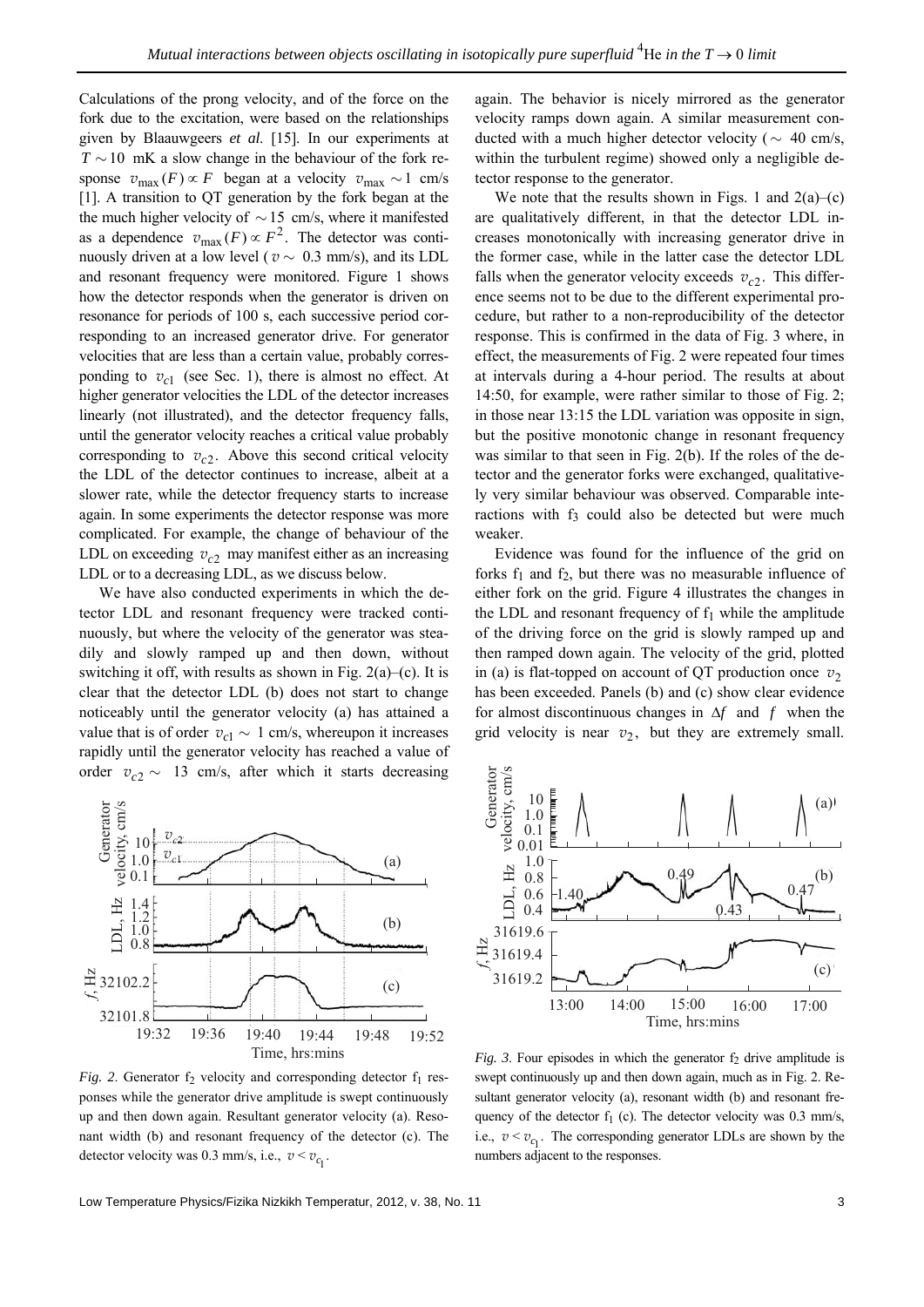

*Fig. 4*. Observation of grid-to-fork influence, showing the grid velocity and corresponding detector responses while the grid drive amplitude is swept continuously up and then down again. The detector velocity was 0.3 mm/s, i.e.,  $v < v_{c_1}$ . Resultant grid velocity (a), resonant width (b) and resonant frequency of the detector fork  $f_1$  (c).

Note that the "tilt" on both plots is attributable to the tiny pressure changes discussed in Sec. 2.

Figure 5 illustrates the influence of the grid on  $f_2$ , over a longer interval: in effect, it shows 4 repeats of Fig. 4, but using  $f_2$ , and with the grid quiescent for most of the time. As shown in (a) the grid velocity is swept up and down slowly, 4 times. The resultant changes in Δ*f* and *f* are plotted in (b) and (c), respectively. Nearly discontinuous changes occur in both quantities, superimposed on slowly drifting backgrounds. Of particular note is the fact that the changes in  $\Delta f$  and  $f$  in response to the grid being energised can be either positive or negative.



*Fig. 5*. Four episodes in which the grid drive amplitude is swept continuously up and then down again, much as in Fig. 4; in between these episodes the grid was undriven. Grid velocity, (a), resonant width (b) and resonant frequency of the detector fork  $f_2$ (c). The detector velocity was 0.3 mm/s, i.e.,  $v < v_{c_1}$ .

It is clearly evident from the experimental results that the forks and grid affect each other, but that their mutual influence is complex. We emphasize that the coupling definitely occurs via the superfluid: the detector does not respond to the generator in vacuum, and nor does it do so in He I. The resonant frequencies (32.102 kHz and 31.615 kHz for forks  $f_2$  and  $f_1$ , respectively) are sufficiently far apart that the possibility of electrical cross-talk can be ignored, as can also a possible resonant response of the detector to mechanical vibrations of the generator. The same is true *a fortiori* for a fork and the grid. The fork velocities are many orders of magnitude below those needed for direct roton or phonon generation.

As mentioned above, acoustic coupling of the forks to cavity modes is always important, and the slow timevariations can be attributed to this effect, but it is not clear whether or how it would affect inter-fork coupling. The onset of communication near the generator  $v_{c1}$  and the sudden change in behaviour at its  $v_{c2}$  would not be expected for a gradually increasing acoustic field. So it seems likely that quantized vortices are involved, especially in the latter case.

The results of Fig. 2 show that the onset of the increase in LDL occurs at  $\sim v_{c1}$ , and the subsequent sudden decrease in LDL occurs at  $\sim v_{c2}$ . Figure 5 shows, however, that the response of the detector fork can be exactly opposite in sign: the initial interaction as the generator velocity increases can be either positive or negative, but still with a sign-reversal above the second critical velocity. These variations in the sign of the detector response, as exemplified in Figs. 3 and 5, are puzzling. It seems, however that, at least for the relatively small number of data recorded, the detector LDL at the time of the measurement may be significant. In Fig. 3(b), for example, the sign of the LDL changes depends on whether the initial LDL is above or below 0.5 Hz. For lower LDL, the initial response at  $\sim v_{c1}$ is always negative, but the LDL starts to increase again at  $\sim v_{c2}$ . For initial LDLs above 0.5 Hz, exactly the opposite behavior is seen. In the case of the LDL in grid-fork interactions (Fig. 5(b)) the initial response is negative if the initial LDL is above 0.36 Hz, and positive if the initial LDL is below this width. The frequency changes associated with fork-fork or grid-fork interactions do not seem to depend on the initial LDL in any consistent way.

It seems implausible that the grid could produce significant acoustic effects, given its relatively low resonant frequency of  $\omega/2\pi \sim 1$  kHz and the fact that acoustic emission from a dipolar source of this kind should be proportional to  $\omega^4$ . The well-established acoustic effects for forks, on the other hand, are consistent with their higher frequency (here 32 kHz) and the fact that, as quadrupole sources, their emission should vary as  $\omega^6$  as discussed in detail by Bradley *et al.* [31]. It is evident from Fig. 4 that,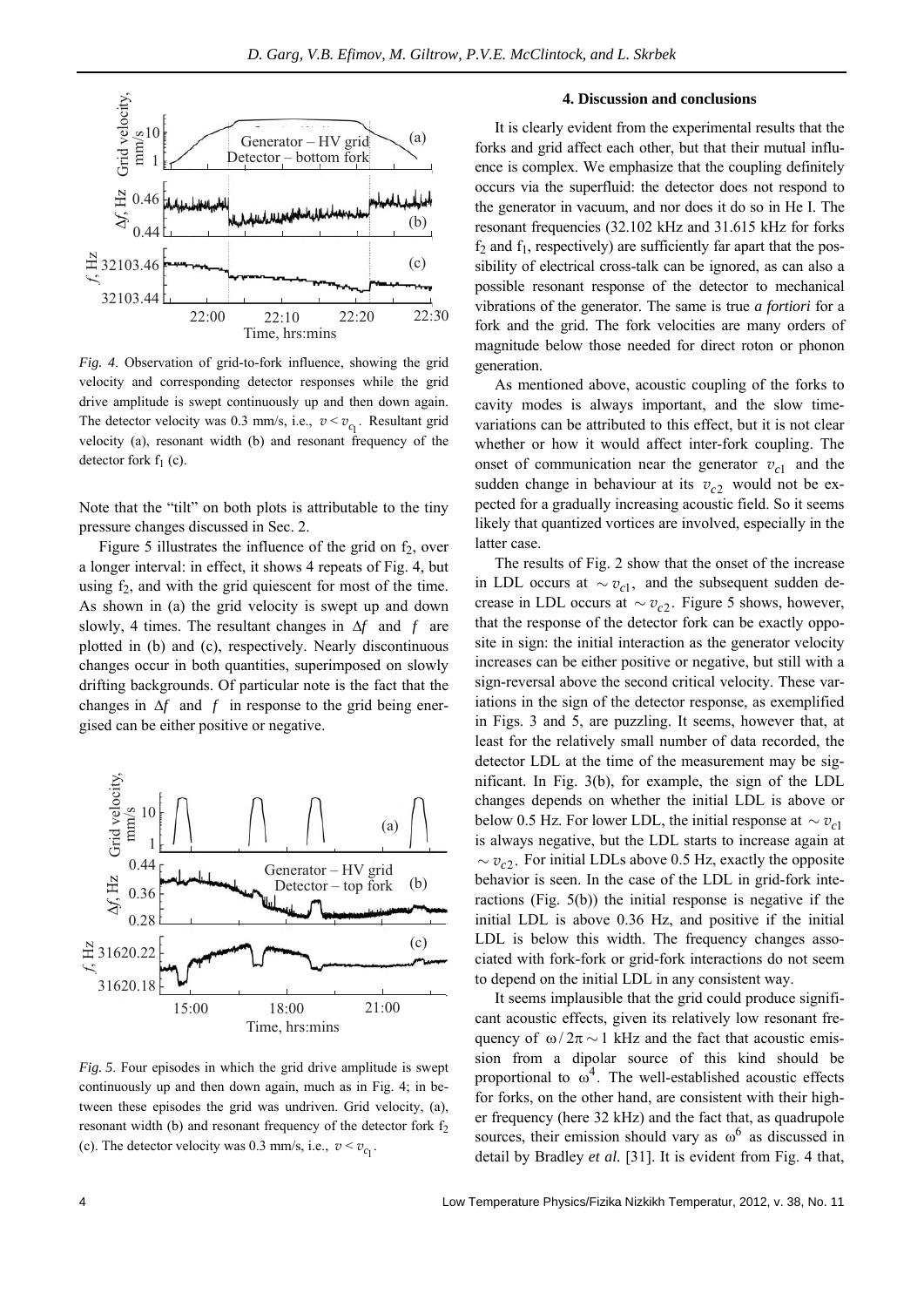consistent with the earlier work at higher temperatures [20,22], the influence of QT on a fork is very weak. It also appears oddly discontinuous. The onset of the change in Δ*f* is very sudden, but then it hardly alters although the QT density is increasing very substantially as the driving force on the grid is ramped towards its maximum. In common with the fork-fork interactions, the grid-fork interaction can be either positive or negative (Fig. 5).

Although we have no detailed understanding of the mechanism underlying the sign changes in the responses, it seems very likely to be associated with acoustics, perhaps in combination with vortices. Tiny changes in the frequency mismatch between the fork and an acoustic mode can result in drastic changes in the response (see Fig. 8 of [1]). One may speculate, for example, that the impinging vortices will always tend to load the fork thereby reducing its frequency. Depending on whether the fork frequency is just above or just below the nearest acoustic mode of the cell, the coupling of the fork to the acoustic mode could be either increased or reduced, with a corresponding increase or reduction in  $\Delta f$ ; in addition, one might expect the presence of vortices to have some direct influence in increasing Δ*f* . Yet another possible effect to be borne in mind could involve QT shielding the detector fork from a flux of vortex rings from the fork generator when operated in the high velocity range. Which of these effects is dominant could depend on the separation in frequency of the fork oscillation from the acoustic mode.

In summary, therefore, we can conclude that in "free space" within the æther of superfluid  $4$ He in its low temerature limit:

— Tuning forks exhibit measurable interactions, probably attributable to quantized vortices but complicated by the couplings between the forks and acoustic modes of the cell. In particular, we observed marked changes in the detector response characteristics as the generator velocity passed through the velocity  $v_{c1}$  and exceeded the critical velocity  $v_{c2}$ .

— A tuning fork can detect the oscillations of a nearby grid, probably by being affected by the QT it is generating — but it is relatively insensitive as a QT detector.

— For both fork-fork and grid-fork interactions, the response can be of either sign; but there are indications that the magnitude of the initial detector LDL may be what determines the sign of the LDL changes observed as the generator power is changed.

Further work will be needed to arrive at a detailed understanding of the phenomena discussed above, in particular to try to separate the acoustic and vortex-influenced effects, perhaps through use of a cell with walls or internal components designed to maximise acoustic absorption.

We gratefully acknowledge many valuable discussions with W.F. Vinen. The investigations were supported by the Engineering and Physical Sciences Research Council (UK) and the Russian Academy of Sciences programme "Quantum mesoscopic disordered systems".

- 1. Deepak Garg, V.B. Efimov, M. Giltrow, P.V.E. McClintock, L. Skrbek, and W.F. Vinen, *Phys. Rev*. *B* **85**, 144518 (2012).
- 2. J. Jäger, B. Schuderer, and W. Schoepe, *Phys. Rev. Lett*. **74**, 566 (1995).
- 3. J. Luzuriaga, *J. Low Temp. Phys.* **108**, 267 (1997).
- 4. M. Niemetz, H. Kerscher, and W. Schoepe, *J. Low Temp*. *Phys.* **126**, 287 (2002).
- 5. H. Yano, A. Handa, H. Nakagawa, K. Obara, O. Ishikawa, T. Hata, and M. Nakagawa, *J. Low Temp. Phys*. **138**, 561 (2005).
- 6. H. Yano, N. Hashimoto, A. Handa, M. Nakagawa, K. Obara, O. Ishikawa, and T. Hata, *Phys. Rev*. *B* **75**, 012502 (2007).
- 7. N. Hashimoto, R. Goto, H. Yano, K. Obara, O. Ishikawa, and T. Hata, *Phys. Rev*. *B* **76**, 020504 (2007).
- 8. D.I. Bradley, *Phys. Rev. Lett*. **84**, 1252 (2000).
- 9. D.I. Bradley, S.N. Fisher, A.M. Guénault, M.R. Lowe, G.R. Pickett, A. Rahm, and R.C.V. Whitehead, *Phys. Rev. Lett*. **93**, 235302 (2004).
- 10. D.I. Bradley, S.N. Fisher, A.M. Guénault, R.P. Haley, V. Tsepelin, G.R. Pickett, and K.L. Zaki, *J. Low Temp. Phys*. **154**, 97 (2009).
- 11. H.A. Nichol, L. Skrbek, P.C. Hendry, and P.V.E. McClintock, *Phys. Rev. Lett*. **92**, 244501 (2004).
- 12. D.I. Bradley, D.O. Clubb, S.N. Fisher, A.M. Guénault, R.P. Haley, C.J. Matthews, G.R. Pickett, V. Tsepelin, and K. Zaki, *Phys. Rev. Lett*. **95**, 035302 (2005).
- 13. D. Charalambous, L. Skrbek, P.C. Hendry, P.V.E. McClintock, and W.F. Vinen, *Phys. Rev*. *E* **74**, 036307 (2006).
- 14. D.O. Clubb, O.V.L. Buu, R.M. Bowley, R. Nyman, and J.R. Owers–Bradley, *J. Low Temp. Phys*. **136**, 1 (2004).
- 15. R. Blaauwgeers, M. Blazkova, M. Clovecko, V.B. Eltsov, R. de Graaf, J. Hosio, M. Krusius, D. Schmoranzer, W. Schoepe, L. Skrbek, P. Skyba, R.E. Solntsev, and D.E. Zmeev, *J. Low Temp. Phys*. **146**, 537 (2007).
- 16. M. Blažková, M. Človečko, V.B. Eltsov, E. Gažo, R. de Graaf, J.J. Hosio, M. Krusius, D. Schmoranzer, W. Schoepe, L. Skrbek, P. Skyba, R.E. Solntsev, and W.F. Vinen, *J. Low Temp. Phys*. **150**, 525 (2008).
- 17. G. Sheshin, A.A. Zadorozhko, E. Rudavskii, V. Chagovets, L. Skrbek, and M. Blazhkova, *Fiz. Nizk. Temp*. **34**, 1111 (2008) [*Low Temp. Phys*. **34**, 875 (2008)].
- 18. D.I. Bradley, M.J. Fear, S.N. Fisher, A.M. Guénault, R.P. Haley, C.R. Lawson, P.V.E. McClintock, G.R. Pickett, R. Schanen, V. Tsepelin, and L.A. Wheatland, *J. Low. Temp*. *Phys*. **156**, 116 (2009).
- 19. M. Blazkova, D. Schmoranzer, L. Skrbek, and W.F. Vinen, *Phys. Rev*. *B* **79**, 054522 (2009).
- 20. M. Blažková, M. Človečko, E. Gažo, L. Skrbek, and P. Skyba, *J. Low Temp. Phys*. **148**, 305 (2007).
- 21. V.B. Efimov, D. Garg, O. Kolosov, and P.V.E. McClintock, *J. Low Temp. Phys*. **158**, 456 (2010).